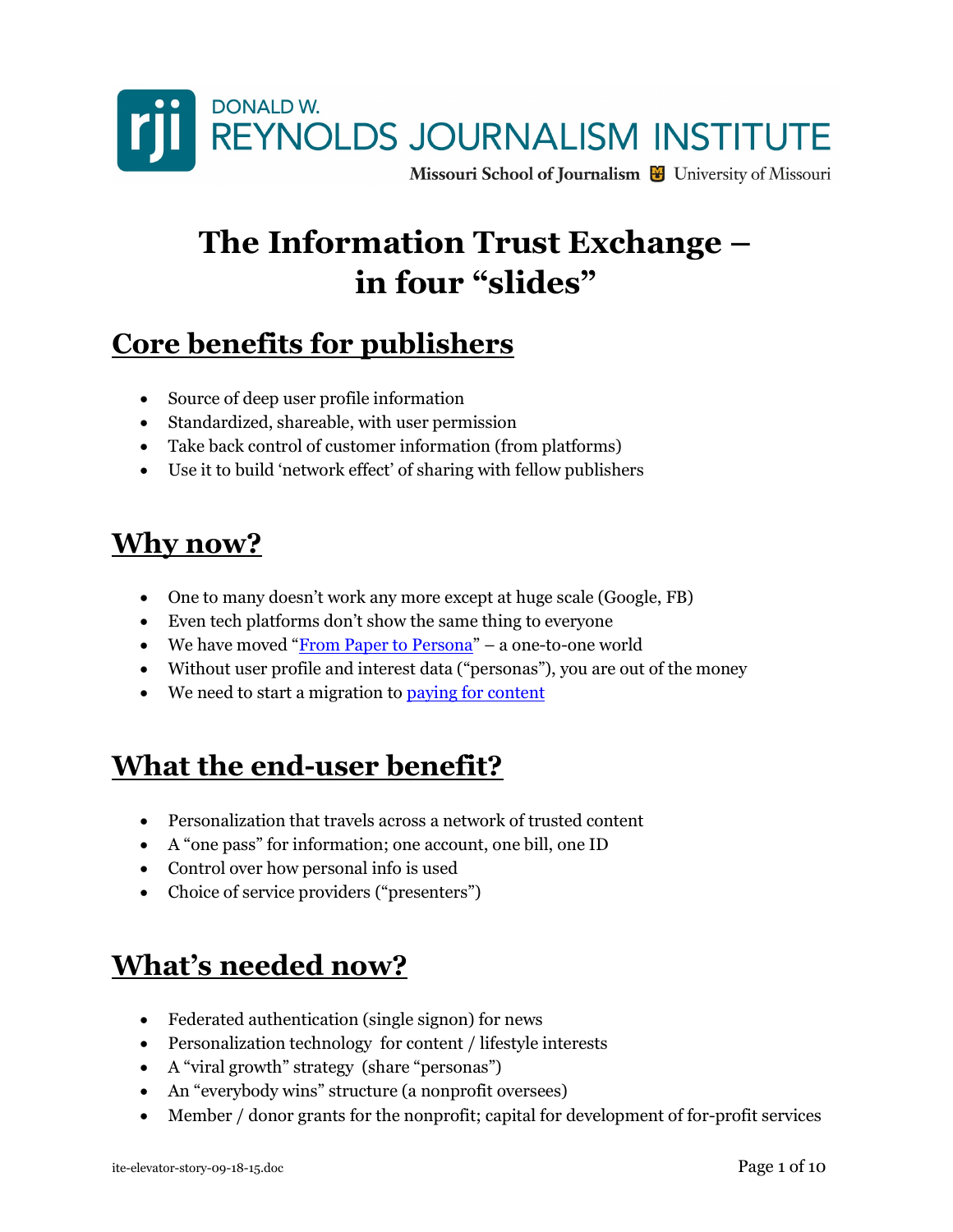

### AN INVITATION

# RJI seeks collaborators to shape new digitalcontent business model: A marketplace addressing personalization, privacy and payment

Networks make commerce easy for consumers.

Your electric bill aggregates billing for electricity generated at thousands of power stations. Your phone bill aggregates calls made across dozens of telecommunications networks. If you have a toll transponder on your car, it can accumulate charges from tunnels, bridges and turnpike systems across multiple states. Your bank credit-card bill often aggregates purchases from dozens of stores.

But today, there is no way to conveniently network to purchase digital content from thousands of sources on a single bill. No way for publishers to make money referring their users to each other's content. And few standards for using, sharing -- or protecting -- user profiles.

We need a "fast pass" for information.

Without that, all content is going to end up on a couple of proprietary Silicon Valley platforms - and publishers will have little relationship to leverage with the users. Media, and the control of voices, will be more concentrated than ever.

The Reynolds Journalism Institute is laying groundwork for a solution that will create a competitive market – a network -- for digital information. It will make possible:

- Standardized, open, permissioned, privacy-respecting sharing of user interest data
- Aggregated accounting of small payments by a trusted network
- A consumer "one pass" for digital information viewing and purchase
- The syndication or sharing of content via wholesale-retail pricing.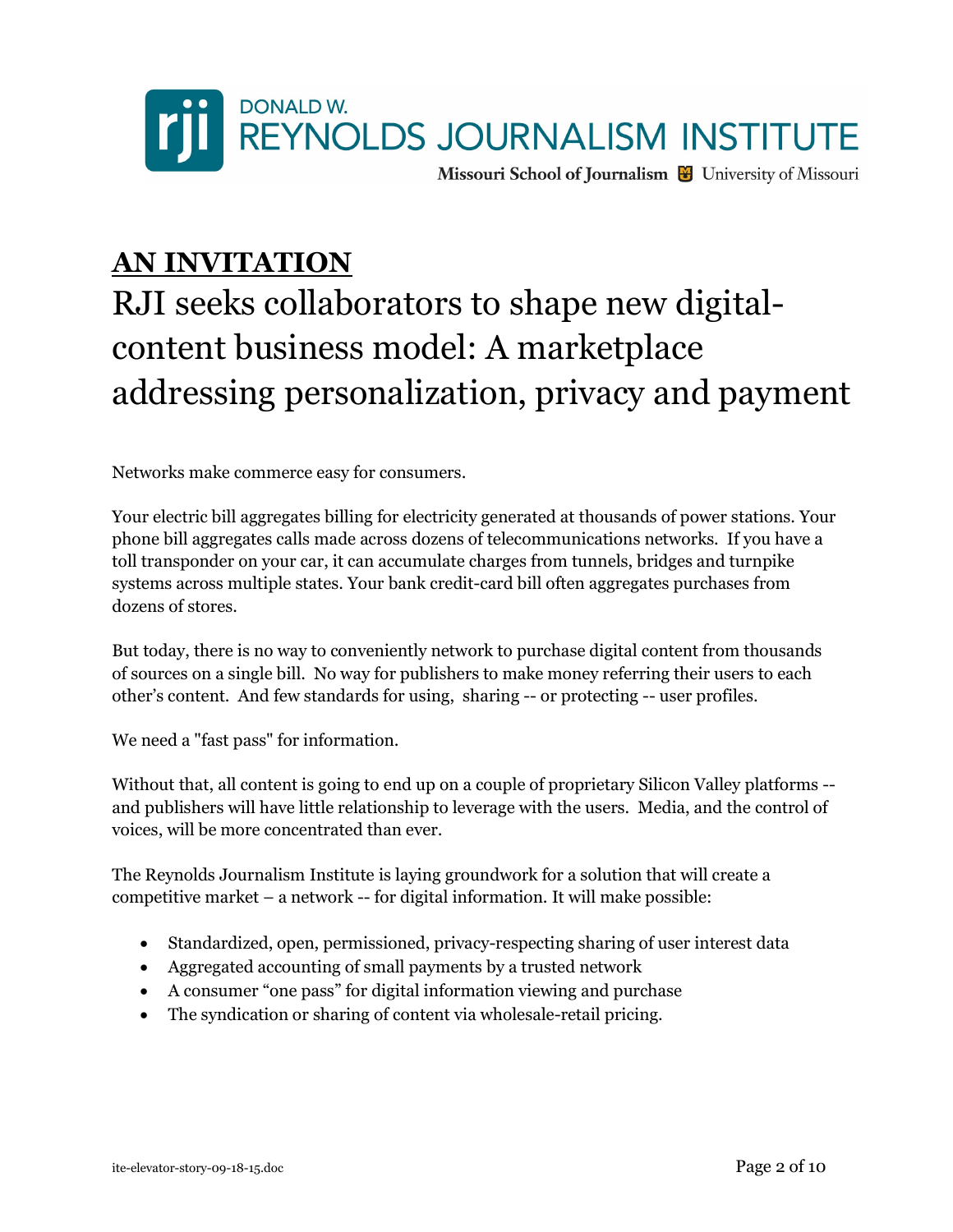# WHAT THE ITE DOES

Without encroaching on individual franchises, the Information Trust Exchange (ITE) serves as an information-industry collaborative connecting news enterprises and news consumers. It defines and governs a layer of network protocols for sharing user authentication, profile sharing, copyright payments and billing. Similar to the bank / credit-card system, the network is overseen by a non-governmental authority on behalf of private -- and competing -- parties. The ITE makes rules for the competitive exchange of both content and users' identity information.

A consumer user should be able to have one account, one ID and one bill with which to acquire a wide variety of content from multiple, otherwise independent sources. A content provider should be able to establish and vary pricing for discrete information objects in real time based on the the user's identity, relationships and use. A service provider should be able to make money by purchasing content at lower wholesale prices and reselling it at higher retailer prices to its users, managing the spread as a business exercise. An advertiser should be able to precisely reach relevant consumers with a personal message, and should be able to reward the user's service provider – and even the user directly – for the privilege of delivering the message.

The solution starts with a nonprofit association that would oversee an "exchange" for information help publishers deepen services and relationships with existing subscribers and users, while adding new ones (b) lessen dependence on "tech platforms" and (c) make more money sharing content – both editorial and sponsored.

This Information Trust Exchange (ITE) will be *governed* by a non-profit consortium -- and *operated* by for-profit enterprises in the areas of single-sign-on authentication, identity, privacy, subscriptions, payments, personalization and rights/access management. The consortium will make business rules about the sharing of user profiles, and the exchange of value for advertisements and content. Then it will offer contracts to private entities to run networks and services. These services will be able to share users using standard protocols -- like members in a stock exchange.

It's like building a combination of free and toll roads for the information superhighway -- entrepreneurs will then be able to build better services – just like vehicles that run on the roads and developments near exits -- to make more money than if only local roads existed.

### A. THREE-ELEMENT CORE STRUCTURE

The ITE service has three top-level components:

- 1. GOVERNING AUTHORITY The Information Trust Exchange Service Association -- A non-stock, public-benefit, member organization which licenses operators of the ITSA Network and develops and maintains ITSA Protocols.
- 2. ITSA PROTOCOLS -- A set of technical protocols and business rules which govern the transfer of specific information across the public TCP/IP network (Internet) among and between (a) diverse point-of-service (POS) devices, such as laptops, smartphones and tablets and (b) network members, including content providers (CP) and end-user service providers (USP).
- 3. ITSA NETWORK -- A special-purpose network that securely transfers information among and between network members, including content providers, end-user service providers, network operators and network service providers. Operating commercially by contractors to the ITE Governing Authority.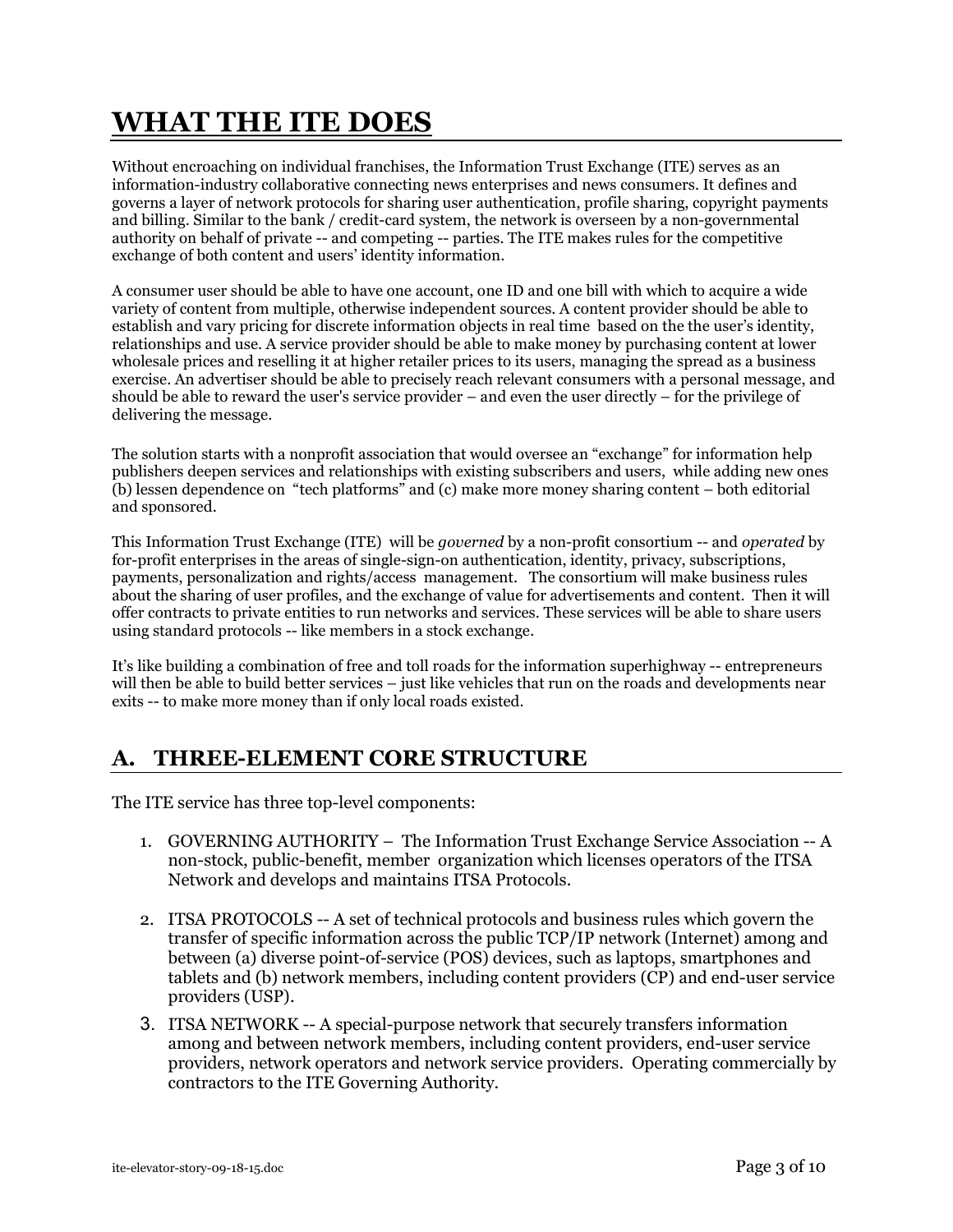### Making a common market for digital information: The case for the Information Trust Exchange

By Bill Densmore / densmorew@rjionline.org/ 617-448-6600

#### PROBLEM – No viable way to sell NETWORKED content on the web

- o Services are proprietary, inconvenient, expensive
- o Solution requires collaboration on federated authentication
- o Also requires ability to aggregate charges among multiple sites
- o Google, Facebook, Amazon, Apple could "make rules"
- o But their leadership would be opposed by others

#### SOLUTION – Public/industry collaborative establishes framework

- o Make/create a free, open market for digital info exchange
- o Like Visa, ICANN, 60-cycle power, railroad gauge, FAA, N.Y. Stock Exchange
- o Non-stock, membership, possibly PRIs
- o Can start, invest in or contract with for-profits
- o Self-sustaining through transaction fees

#### INITIAL CONVENOR – Reynolds Journalism Institute at Univ. of Missouri

- o Ground work laid ("Blueprinting the InfoValet Economy")
- o Rational in two RJI reports, 2011, 2015
- o Could be coordinated from "neutral turf" the Midwest
- o Mizzou has "chops" in journalism, could partner for tech (Mozilla?)
- o RJI has facilities and staff to host operation if compensated
- o Seeks broad collaboration with foundations, academia, industry

#### TASKS – A safe haven for collaboration / standard-setting

- o Careful avoidance of antitrust problems
- o Enable dynamic pricing competition, mixing "atomized" content
- o Extend SAML2 / Shibboleth / OpenID to include transfer of "persona," commerce
- o Specify transfer protocols; "box car"
- o Specify base terms of service for public users
- o Establish info exchange rules (like stock exchange)
- o Certify compliance (like Underwriters Laboratories)
- o Managing cross-licensing (like BlueTooth Association)

#### CONSUMER – Unique selling propositions enabled by the ITE

- o Manage your persona
- o Help you find the information that matters to you
- o Privacy protection
- o Make money from offers
- o One ID, one account, one bill
- o Reliability
- o Choice of service providers
- o An "easy pass" for information commerce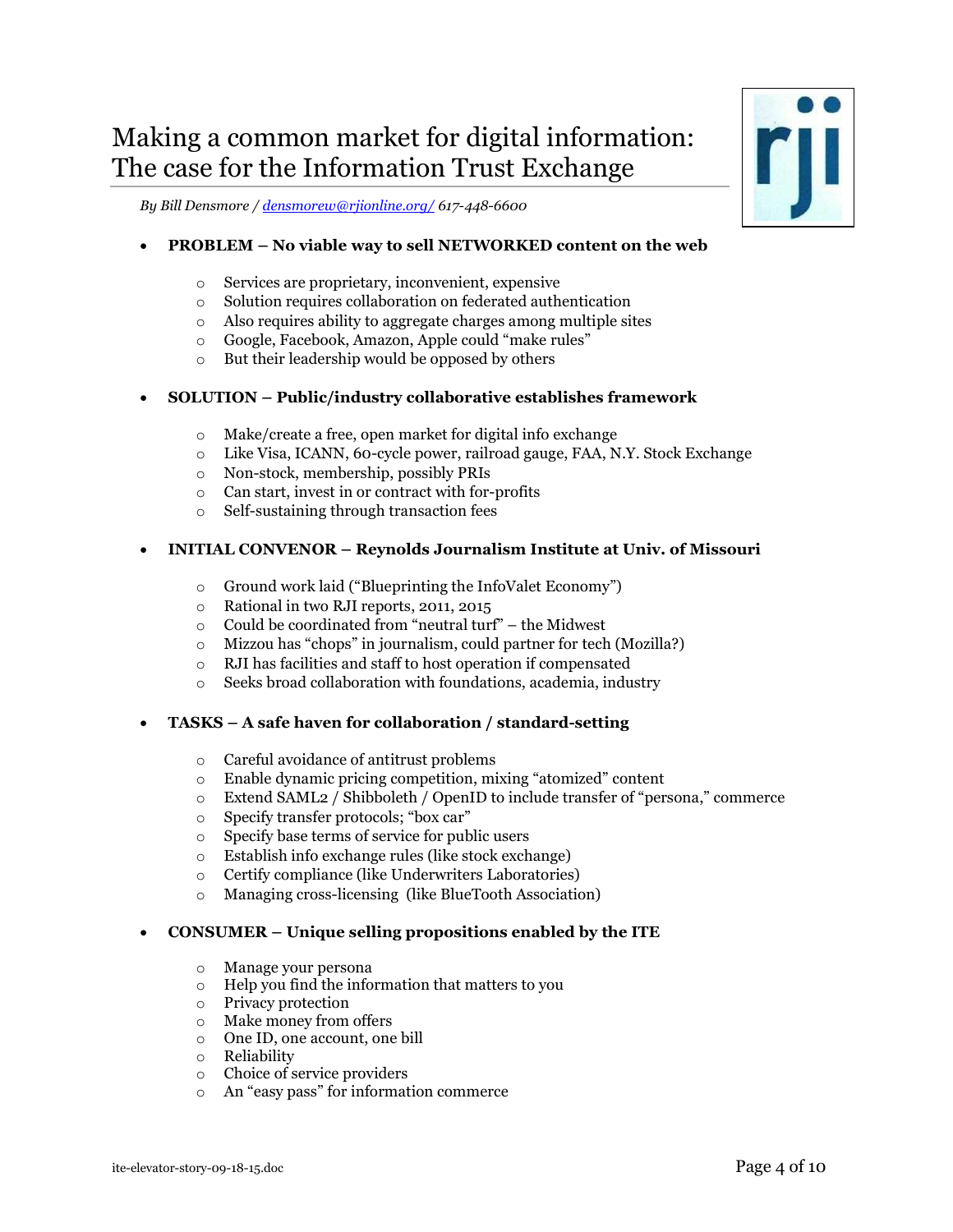# BACKGROUND: The challenge

Digital networks and technology platforms are now the dominant venues for advertising. Many users are "blocking" ads. Existing methods for the public to pay for information are generally uncoordinated ("siloed") or serve niches (such as music). As a result, revenues of publishing and broadcasting businesses, which supported -- and profited -- from newsgathering are shrinking. There is a general call for new business models for news. There's agreement that there is promise in approaches that offer a high degree of personalization -- matching content with user interests and preferences. As well, many experiments incorporate some form of payment from users to augment the limited potential of advertising. Any models that incorporate personalization or payments across services require ways of managing identity while maintaining privacy -- a difficult balancing act. Trust, identity, privacy and information commerce were not on the agenda when academia and the defense industry created the Internet. But managing them today is vital to the commercial growth of the public network. Existing options are systems created either by (1) government entities or (2) large, private, profit-driven companies ("platforms"). We propose here to foster (3) a "third way" to manage trust, identity, privacy and payments.

# The 'third-way' proposal

The Donald W. Reynolds Journalism Institute (RJI) invites collaboration on a non-profit Information Trust Exchange (ITE) – a neutral clearinghouse for user accounts and content payments that respects user privacy while enabling

### FIVE PROBLEMS, FIVE DESPERATE SOLUTIONS FOR THE NEWSPAPER INDUSTRY?

#### (source:

http://newshare.com/ohare/dire-straits-winterwurzer.pdf

#### PROBLEMS

- 1. Lack of scale no single newspaper company, no single newspaper, can compete on its own
- 2. Lack of money fear of risk led to a policy of managing decline and low investment
- 3. Low competitive value news is a commodity, local is a weak differentiator
- 4. No digital culture products reflect low digital sensibility and are failing in the marketplace
- 5. Diminishing leverage transaction throw-weight is declining every day

#### **SOLUTIONS**

- 1. Need a single voice and platform
- 2. Must be willing to put current traffic at risk
- 3. Must hire different people to build new digital products unencumbered by parent newspaper company interest
- 4. Must build shareable databases of local-registered users for our own product development, marketing and ad sales use
- 5. Must put in place our own sales force.

content personalization. It can be governed by a non-stock, public-benefit collaborative of news, academic, entertainment, financial and technology companies. It can specify protocols and enforceable business rules on data-sharing, user authentication and payment services. Members might include foundations, universities, banks, telecoms, publishers, tech and entertainment companies – and public representatives. It will foster new forms of content, new types of user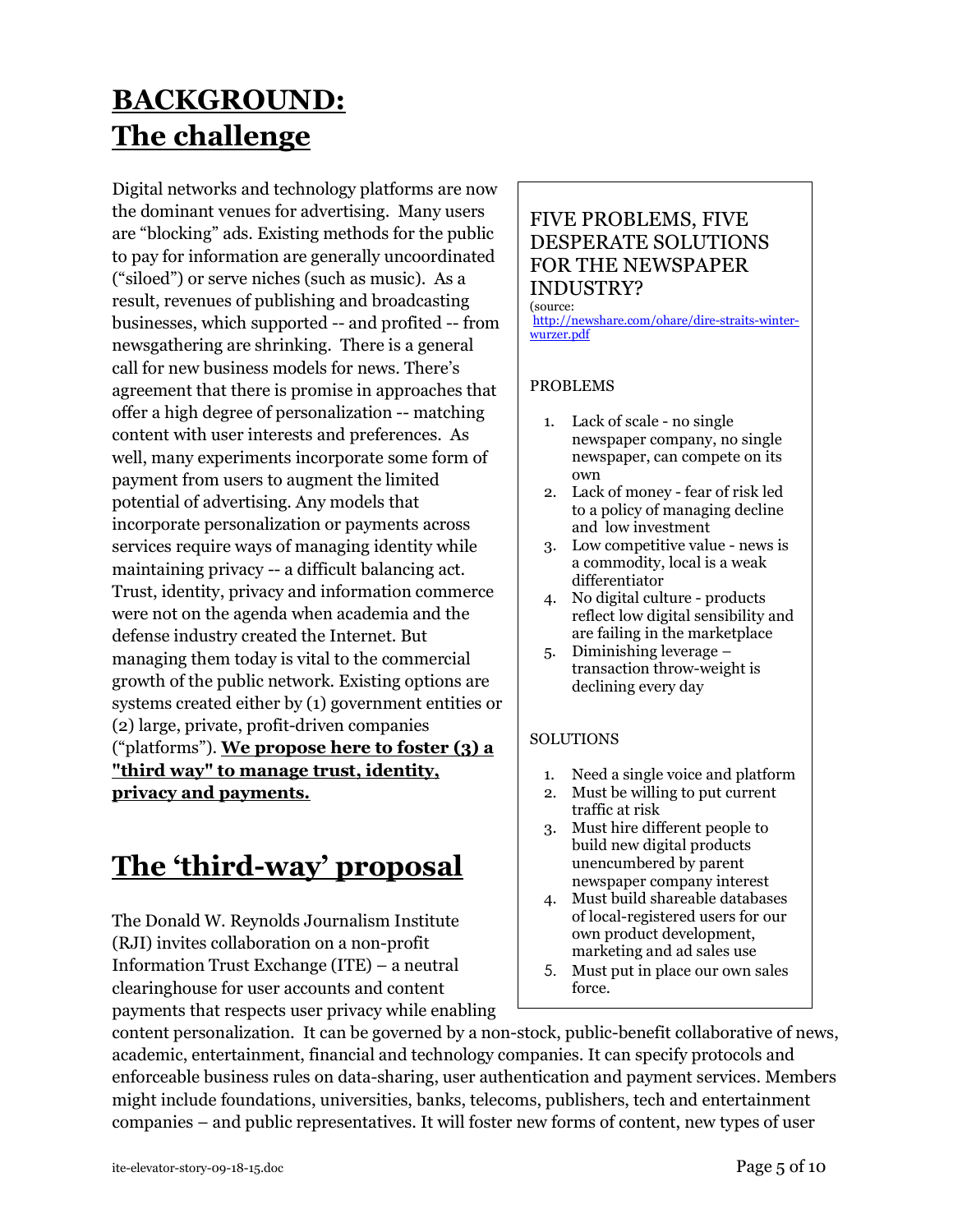collaboration and new business models. T0 get there, we propose to lead specifications for the ITE and encourage entrepreneurial experiments and prototyping coordinated to operate with the ITE as it forms.

Publishers and technologists can help by:

- Reviewing and commenting on specifications for content and user sharing
- Suggesting existing and new consumer services that may drive ITE adoption.
- Selecting and offering content that can be part of trials.
- Introducing users to one or more trials
- Offering to conduct ITE-supported technical experiments or trials

To have the best chance at achieving operational scale, ITE organizers are tightly focused. Our aim is to foster consensus on the minimum necessary technical protocols and associated business rules to establish an open and low friction marketplace for digital information. This marketplace will respect and empower user privacy and enable a growing class of personalized services. It will aggregate and distribute content payments (or other exchanges of value). The ITE will be a public-benefit "third way" to establish and maintain these operating rules and protocols - because it will be neither government regulation nor the fiat of one or two for-profit companies. The ITE will create a neutral marketplace – a public bazaar -- for information exchange.

# Four objectives

#### RJI believes Information Trust Exchange collaboration should have four objectives:

- Foster network standards and collaboration among existing consumer-facing services, and enable new ones.
- Provide the public convenient access to trustworthy, valuable **personalized** content packages and services from a privacy-respecting account.
- Create a platform that will support at least two **business models** for publishers:
	- o Wholesale-retail pricing and aggregated payments for digital content sharing.
	- o Sharing of standard-format end user interest profiles for optimum personalization and user-permissioned marketing.
- Offer a balanced alternative (between government regulation and investor-owned "closed" platforms) for online identity and **privacy** management that:
	- o Reduces by market forces the proliferation of opaque, proprietary, unaccountable cookie-based tracking
	- o Enables a range of privacy/identity trust alternatives for the public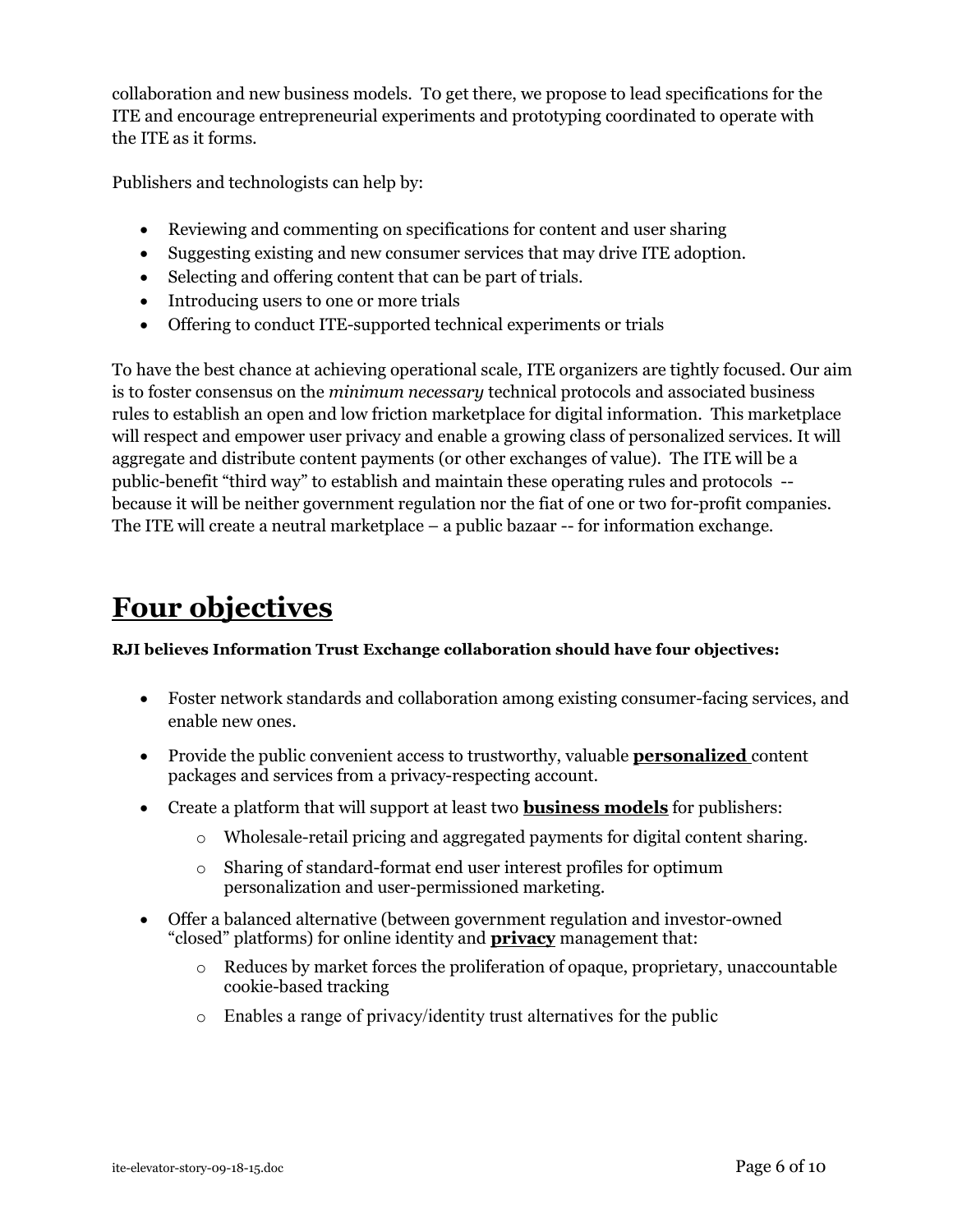## Two reports from RJI

The Reynolds Journalism Institute has underwritten conferences, prototyping research, helped form and owns one third of a development-stage company. The enterprise, CircLabs Inc., has experimented with news-customization and discovery services that might operate across a shared-user network. RJI has underwritten two reports by RJI Fellow Bill Densmore:



An Aug. 2011 report, From Paper to Persona: Sustaining Journalism in the Attention Age, which may be found at this link, and which is summarized briefly below: http://rjionline.org/news/paper-persona NEWS: http://wp.me/phs3d-c2

A March 2015 report, From Persona to Payment: A Status Report on the News Ecosystem, and a Challenge to Create the Next One." Including a short executive summary, it's available at: http://newshare.com/ite/report.pdf

## Concerns and opportunities

CONCERN: Many of the players in a trust and information commerce ecosystem would have interests that might compete with the network approach.

#### Protecting, extending the silos

An important design criteria for the protocols would be that nothing stops a participant from continuing to operate within their silo. A good analogy might be to a department store that accepts Visa or Mastercard, but also continues to offer its own store revolving credit card. To be blunt about it, Apple is not going to play in a new ITE ecosystem if that ecosystem requires them to shut down the iTunes tore or alter how it operates. Ditto with Amazon and with Facebook Credits and Connect. The ITE protocols have to additive to their business, a way for them to expend from their three-party services into a true fourparty trust network.

Worth noting here is Google executive chairman Eric Schmidt's comments in 2012 when interviewed by Kara Swisher and Walt Mossberg. He said that the generally Internet infrastructures are open and that multiple players can participates. In that context he sees it as not a good thing that the identity space is practically being managed at this point by Facebook Connect. And he observes that it would be a good idea if that was done in an open networked, collaborative way with a bunch of companies doing it.

So here you have one of the biggest web players understanding the need for a collaborative approach to identity.

#### Why legacy news collaboration has failed

The key reason why legacy news organizations have failed to agree on many protocols and platforms is because those platforms have always been dominated or controlled by a for-profit, investor-owned entity, which engenders mistrust from the very start among parties who aren't sure who's interests are paramount. That's not what the ITE would be, or do. The notion of non-equity ownership, shared governance and collaboration in getting the ITE going is core to the idea and the idea of having one-onone meetings with key potential players to explain this paradigm shift is very sound and should proceed ahead of a convening meeting.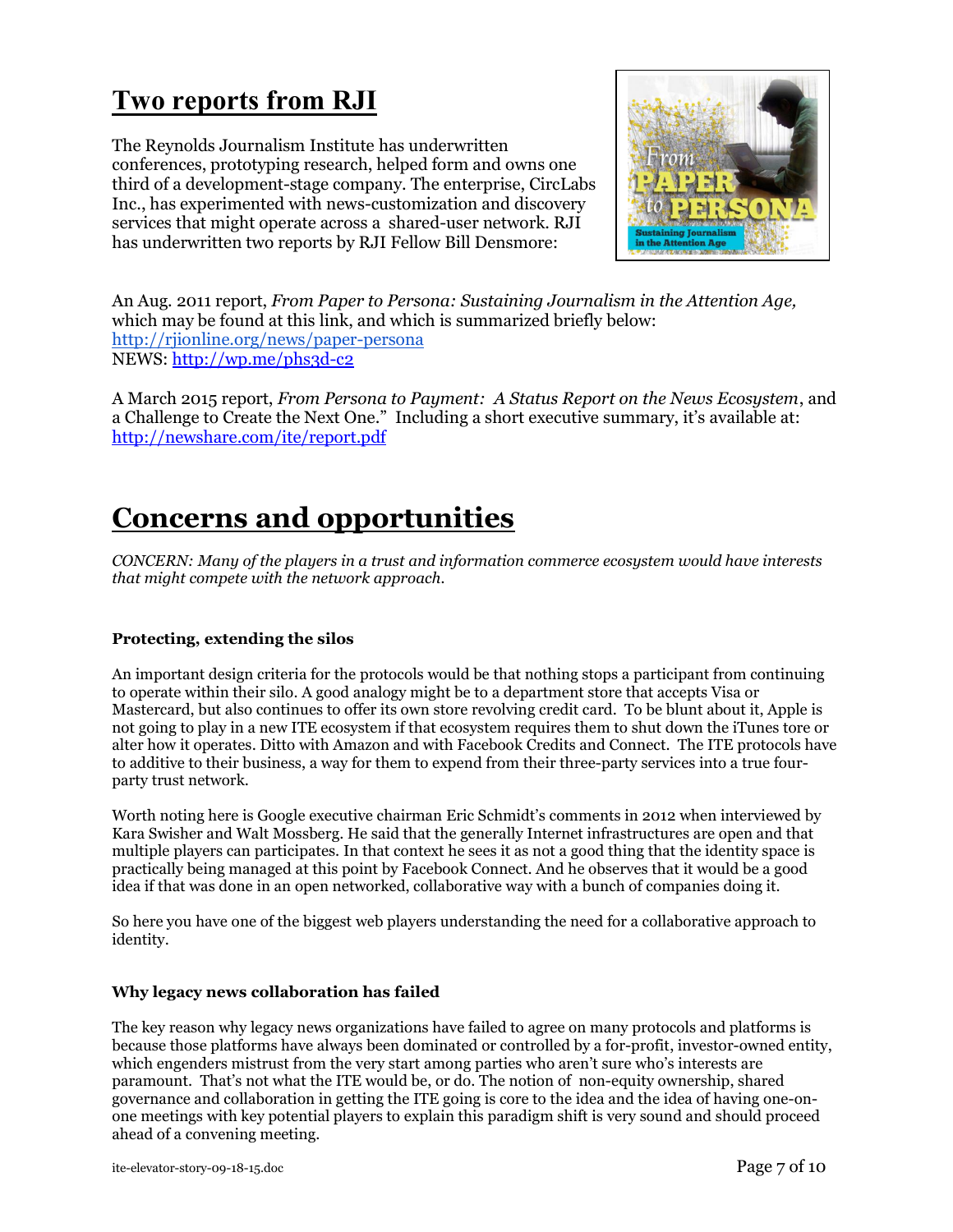Ironically, the enabling of a common platform for the sharing of digital information and value by a nonstock, non-investory-owned entity like the ITE can be the catalyst for a robust commercial market in information dominated by for-profit entities. The New York Stock Exchange began as an association, but fostered a spectacular financial exchange for more than a century among private brokers and enterprises because it, as an association not dominated by a single owner, was trusted by its members.

#### The network effect

It's useful to think about the phone industry, the electric industry, the credit-card and cell phone industries as reasons why collaboration around network protocols ends up being a win-win for consumers and operating participants. This concept was well-explained by Tom Evslin, ex-Microsoft executive and creator/CEO of AT&T WorldNet, (via Skype) to our "Blueprinting the Information Valet Economy," summit Dec. 3-4, 2008, at Rji-Mizzou at the beginning of my fellowship.

A phone that only calls in the neighbor hood is not of much value. A phone that calls around the United States and even globally has much more utility. A cell phone which connects to one cell tower is useless. If power grids had different cycles and some were AC and some DC so they couldn't interconnect; you wouldn't be able to move electricity easily around the grid and send it to where it is needed. It's important to have those collaborations.

Think of information the same way. If it can't be sold across a grid – a network – then it is locked in a silo and its commercial potential is limited.

A bank debit card that only works at the ATM machines of your bank isn't nearly as useful as one that works across a regional network or even across the country. Even though you may be annoyed that a "foreign" ATM gets a \$2 commission when you draw out money far from home, the value of convenient cash outweights the financial pain. A BankAmeriCard that only worked at BofA branches or merchants with BofA accounts was of some use, but it didn't scale very fast – that's was before the BankAmeriCard morphed into the non-stock association – the Visa International Services Association – and the Visa card – the world's largest collaborative network for the exchange of value.

#### About identity management – 'personas'

The notion of a network with millions of personas is precisely what could be enabled by an Information Trust Exchange which establishes opt-in rules and protocols so that millions of Information Valets can operate as competing, trusted brokers, agents, advisor, curators to consumers. These are places where you as a consumer can lodge your persona – or one of your multiple personas. You might have one persona with your health insurance, another with the social-security administration, another with your news purveyor, you might have another with a particular retailer and one with your bank or financialservice provider.

The only thing the network protocols have to specify is a common set of rules for exchange of persona attributes -- rules within the control and purview of the consumer and enforceable by the Information Trust Exchange. The ITE holds an ultimate sanction of kicking an InfoValet identity service provider, or a relying party – the content provider – off the network if they are not meeting the requirements of the system. This is the purpose and important of the 600 pages of exchange rules developed by the Visa International Service Association and other card networks. These force merchants to toe the line or get thrown off the network. If access to the network is vital to business, then the ability to cut somebody off the network is a strong governance stick.

Creating the The Information Trust Exchange is not an expensive infrastructure development project. It is an effort to create a common language and governance around which commercial entities can make their own business decisions about how much to spend to enable and connect to the network. The reason they can't do that now is because there is no certainty about an interconnect, or a private, yet public-benefit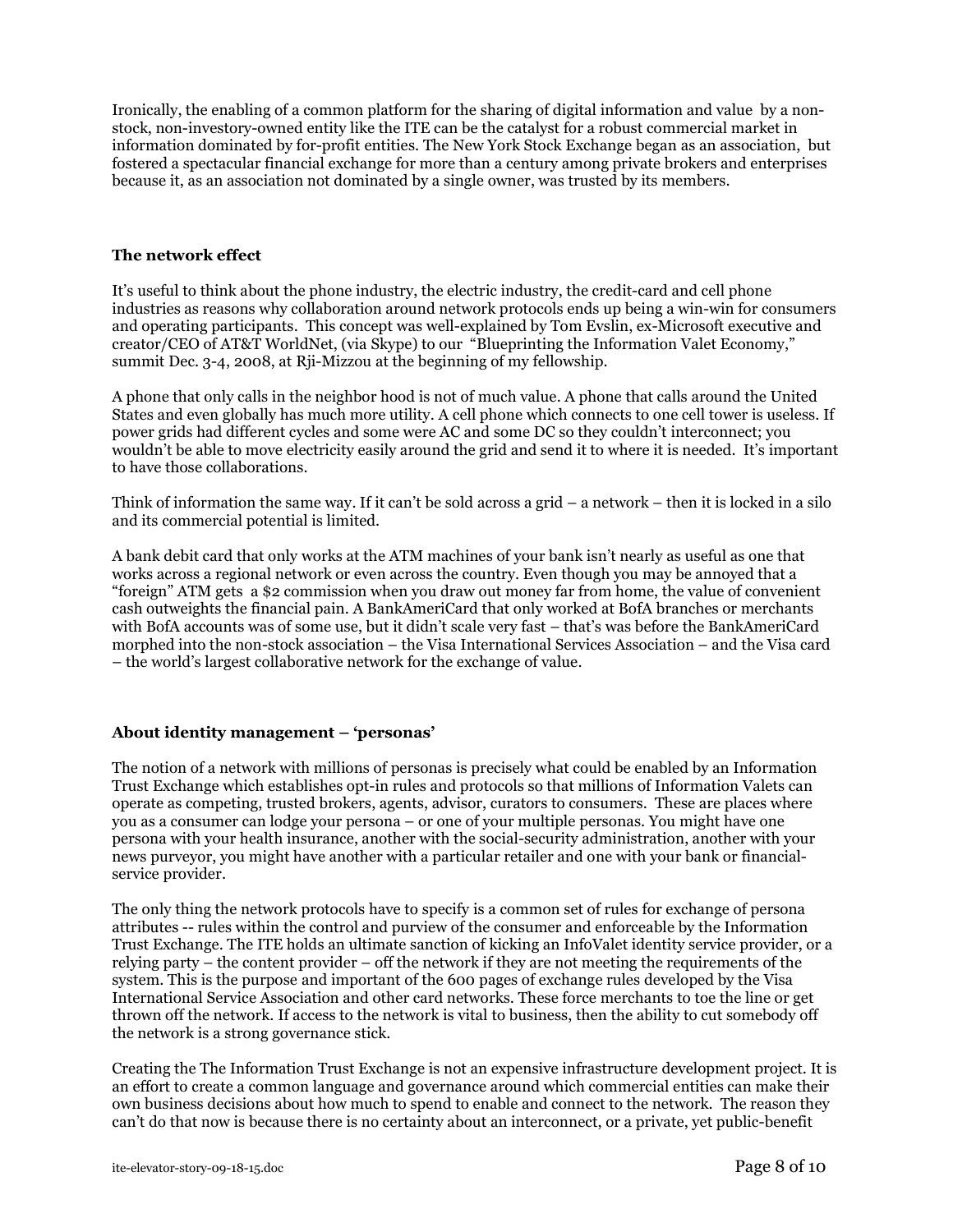system of unified policy, governance and sanctions which transcends any single government or enterprise, as does the Internet itself.

Less certain is the appeal to consumers of services that give them the ability to carefully define their information interests. It remains to be seen if this will work best if it is expressed by the consumer directly or inferred by the consumer's behavior and then fed back to the consumer. A good example of inferred personalization is Amazon recommending books, or Netflix recommending movies. Good examples of combined expressed and inferred preferencing is the Pandora music service. You can "thumbs up" a song to help Pandora's algorithms more frequently present songs with similar voice, instrumentation, period, mood, or genre that might interest you.

Personalization is likely to involve a great deal of mixing and matching between inferred and expressed preferencing. And the point is not to come up with the perfect solutions. These will vary for different applications – and different consumers have a greater of lesser appetite for being "programmed" by inference as opposed to self-selecting and expressing their interests. An ITE framework or architecture would allow the transfer of that personalization information across multiple services and uses, so your persona is not siloed in one place and is able to be shared across the web as you choose.

## The outsourcing of trust

The idea of trust being outsourced is intriguing and worthy of further discussion. For example, we largely outsource trust to Facebook when we use Facebook. We outsource trust to Google. And we are in effect building personas, but those personas are fragmented and spread like breadcrumbs across hundreds of websites. They are not in any coordinated place, yet. There is some indication that both Facebook and Google are attempting to respond to both regulatory pressure and potential consumer interest in having a sort of persona dashboard. This is a promising development, but only if those persona silos are able, one day, to be shared under the consumer's purview and control.

#### Most trust involves third party

Inherent in the word trust is usually the need for an intermediary. In human communities, I trust somebody else in the community either because I have direct personal interactions with them (which I judge to be favorable), or because they're vouched for by some third party, like a bank or social-service entity, an affinity group, school or mutual friend. Because the web is virtual, and face-to-face interactions impossible, trust has to be built either through those third-party references or through some method of direct though virtual interaction such as friends in Facebook.

In an increasingly virtual and global society trust is almost always outsource. It is very rare that trust is based upon direct, face-to-face, one-to-one relationships. The Visa network is really more a trust network than a financial network if you think about it. It allows me to walk into a bank in Prague and withdraw or borrow money by presenting my Visa card. The Prague bank has no basis to trust me personally, it's just that I have an account with a bank that is a member of the Visa network, and that means they know they will be paid back – if they give me some cash. They are trusting a third party – Visa – and therefore me.

The point of a shared-user network for trust, privacy, identity and information commerce is to create that kind of third-party trust infrastructure for information commerce. It is not to overcome or supplant the investment in sharing and persona management that existing institutions already have. What's necessary is to create a framework that allows the existing institutions to leverage the trust relationships they've already built with their users – to enable additional commerce across additional platforms and in other areas – and to share that trust and those relationships with other parties.